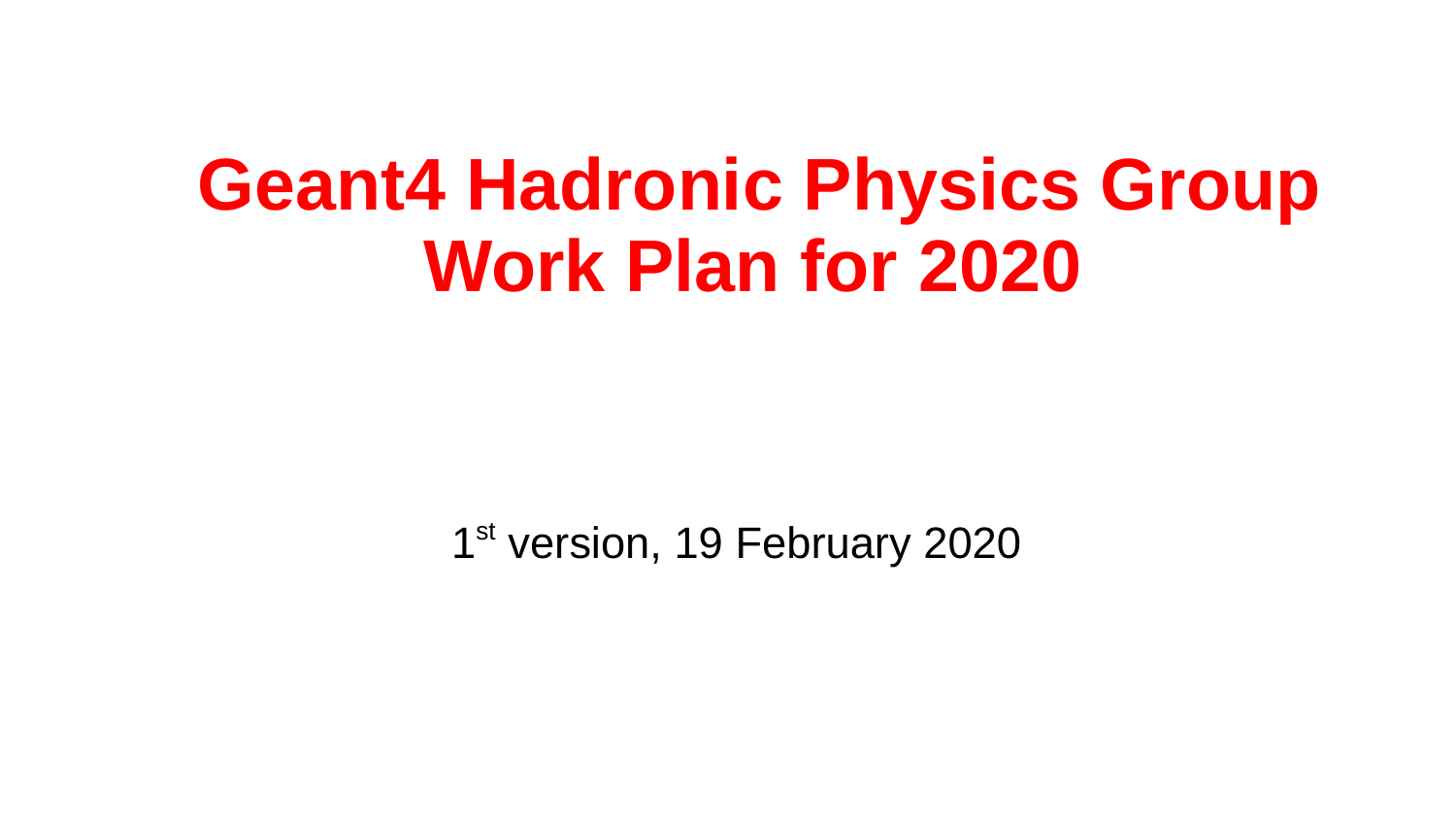# Hadronic String models (1/2)

- Include heavy hadron nuclear interactions in physics lists
	- This requires also to deal with the decays of heavy hadrons in Geant4
	- A. Ribon
- Tuning and validation of charm production for **FTF** and **QGS**
	- A. Galoyan & V. Uzhinsky
- Extension, improvement, tuning and validation of anti-baryon annihilations in the **FTF** model
	- From at rest to hundreds GeV
		- ALICE, CERN AD antiproton experiments, GAPS, Panda/GSI, *etc.*
	- Improve multiplicity of hyperon and anti-hyperon secondary production
	- A. Galoyan & V. Uzhinsky
- 2 • Improvement of elastic scattering for anti-baryons and light anti-nuclei
	- V. Uzhinsky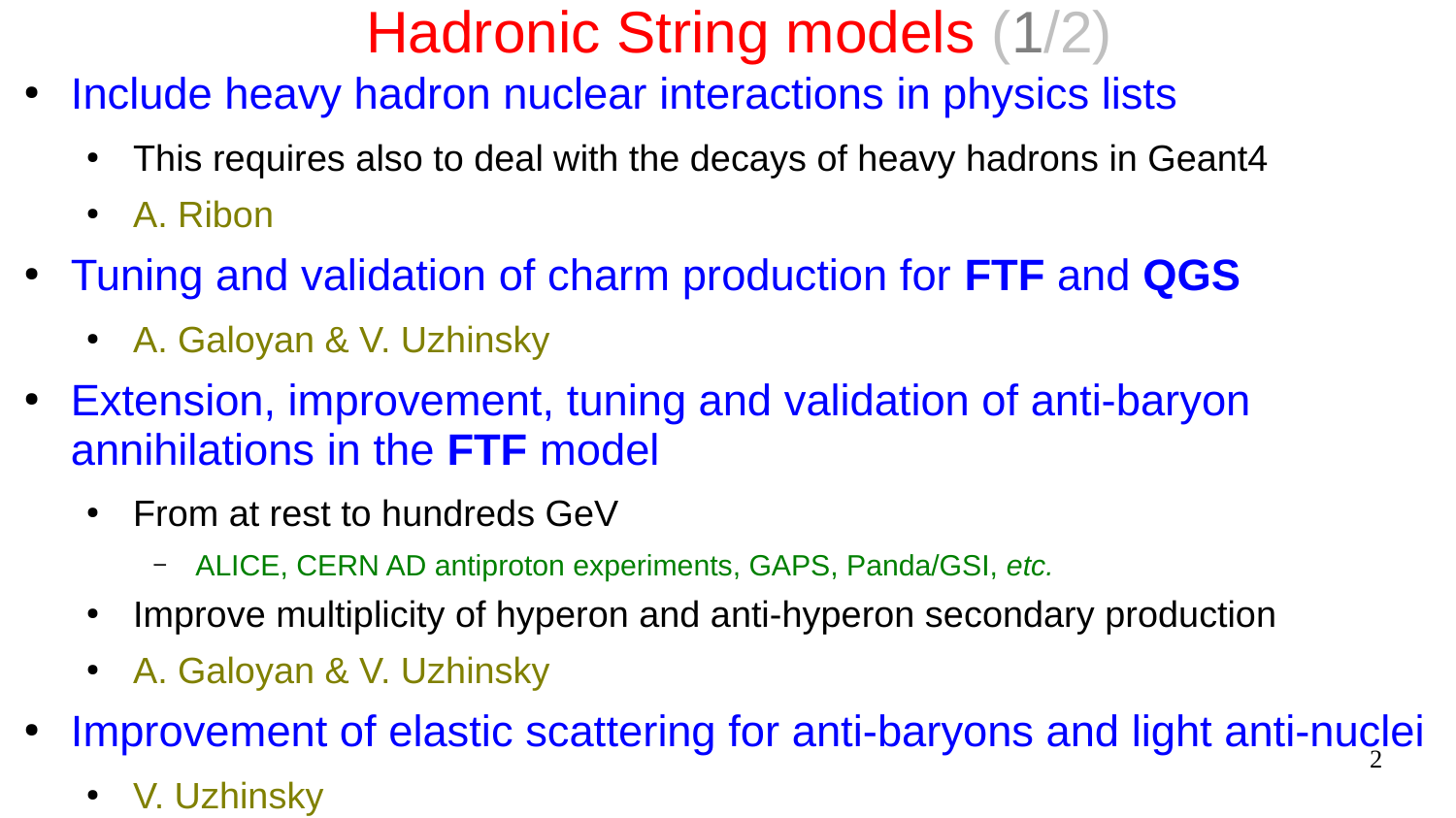# Hadronic String models (2/2)

- Review of the nuclear residual excitation energy in hadronic models
	- V. Uzhinsky
- Development and validation of a coalescence model
	- Included in G4 10.6 a first version of coalescence for nucleus-nucleus collisions: to be improved, validated and extended for hadron-nucleus interactions
	- A. Galoyan & V. Uzhinsky
- Code and hadronic shower improvements of **FTF** and **QGS** models
	- A. Ribon
- Simulation of high-energy jets in FCC-hh
	- EPOS vs. Geant4 for hadron interactions at very high energy
		- $-1 20$  TeV
	- A. Ribon *in collaboration with* C. Helsens, L. Goukos, V. Volkl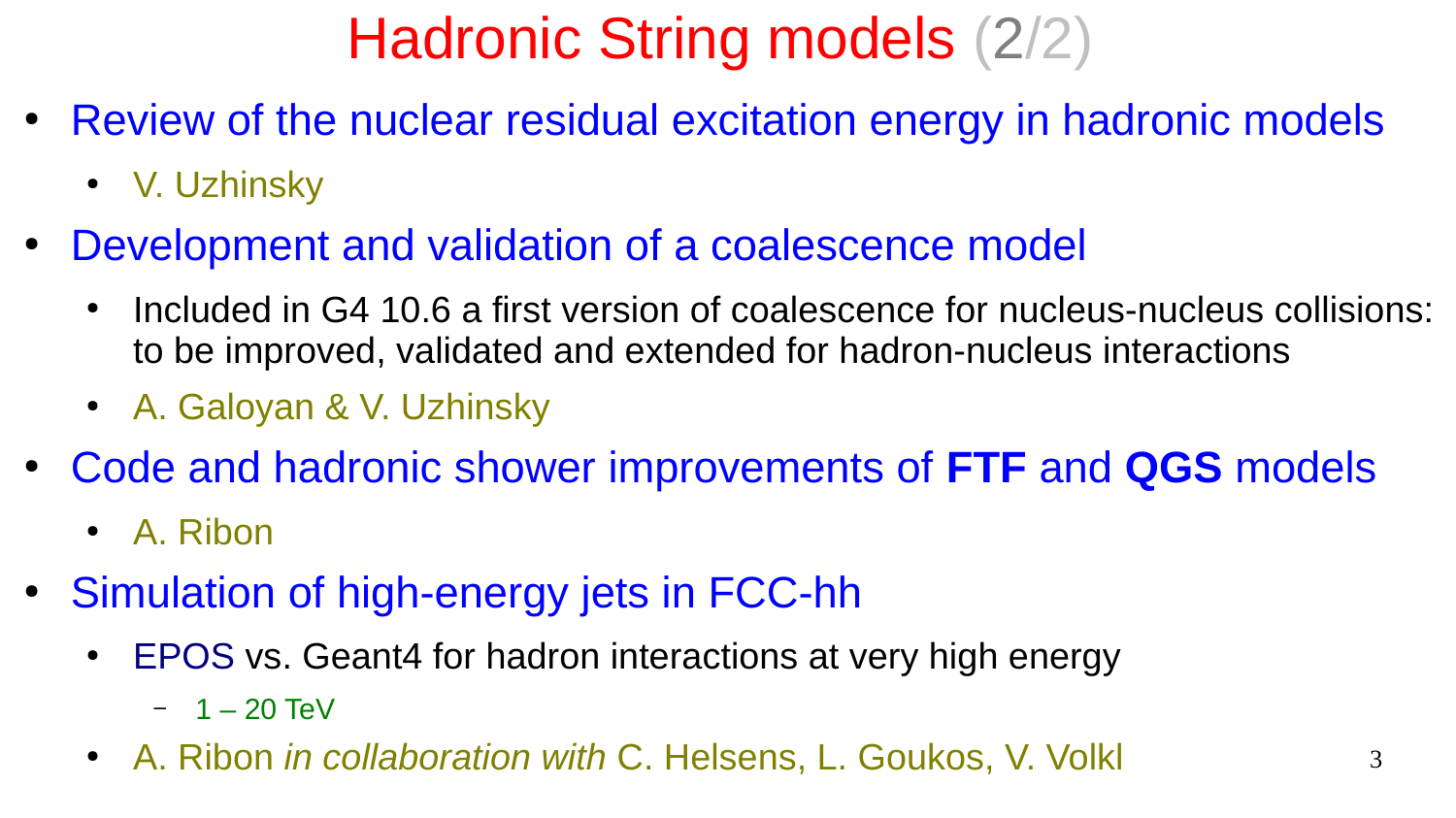#### Intra-nuclear Cascade models

- **Bertini** (BERT) model
	- Maintenance and user-support
		- M. Kelsey, Dennis Wright
	- Collisions with light targets
		- Dennis Wright
- **Binary** (BIC) model
	- Code review and maintenance
		- G. Folger
- **Liege** (INCL++) model
	- Maintenance and user-support
		- J-C. David, D. Mancusi, J.L. Rodriguez Sanchez
	- Maintenance of ABLA++ model and improvements in the production of hypernuclei
		- J.L. Rodriguez Sanchez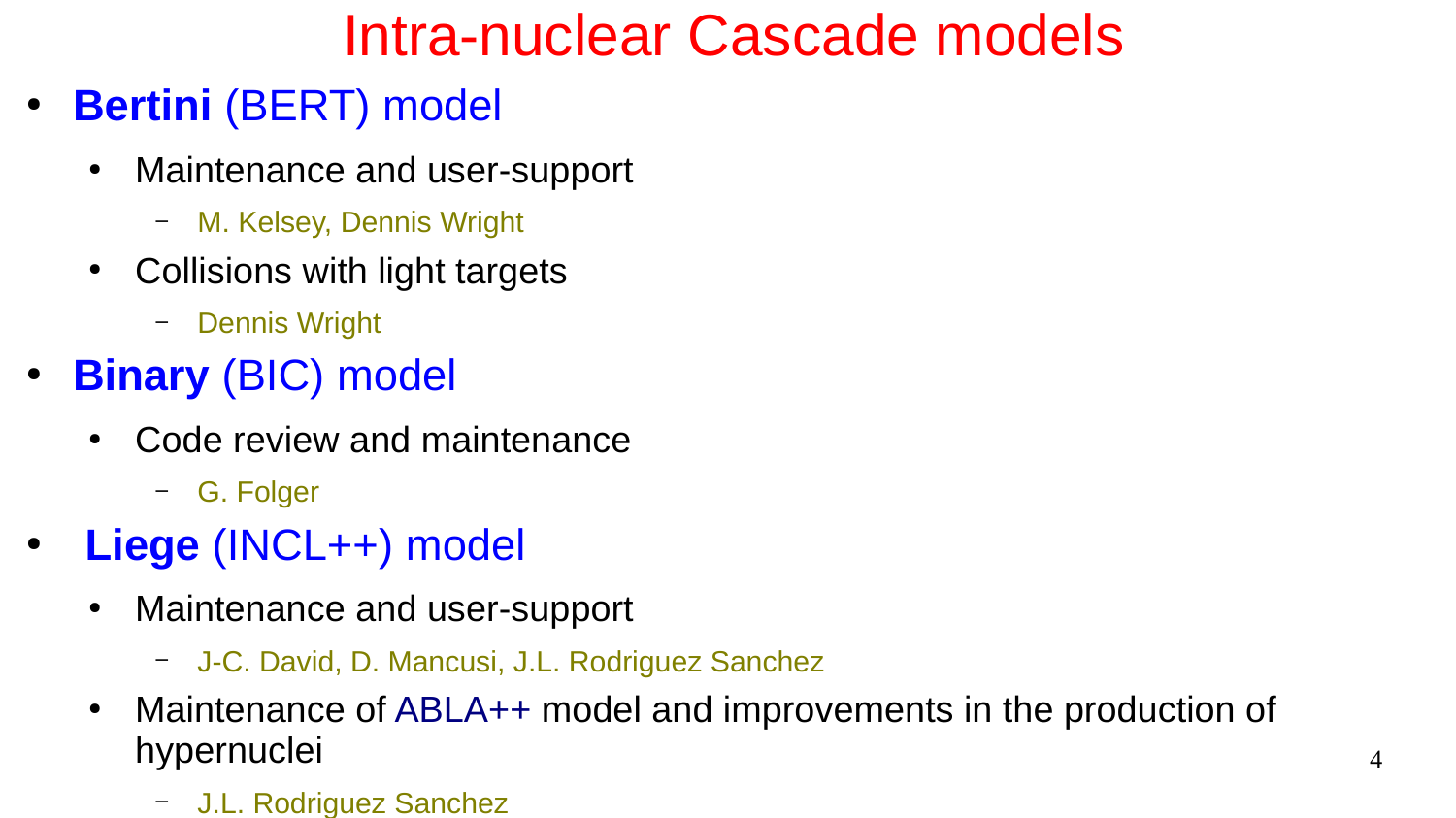#### Precompound / De-Excitation models

- Maintenance and code improvements
	- V. Ivanchenko, J.M. Quesada
- Complete, validate and release the new GEM model
- Tuning of evaporation probabilities
	- Special attention to  $\alpha$  production in light fragment decay
- Add test on gamma production
- V. Ivanchenko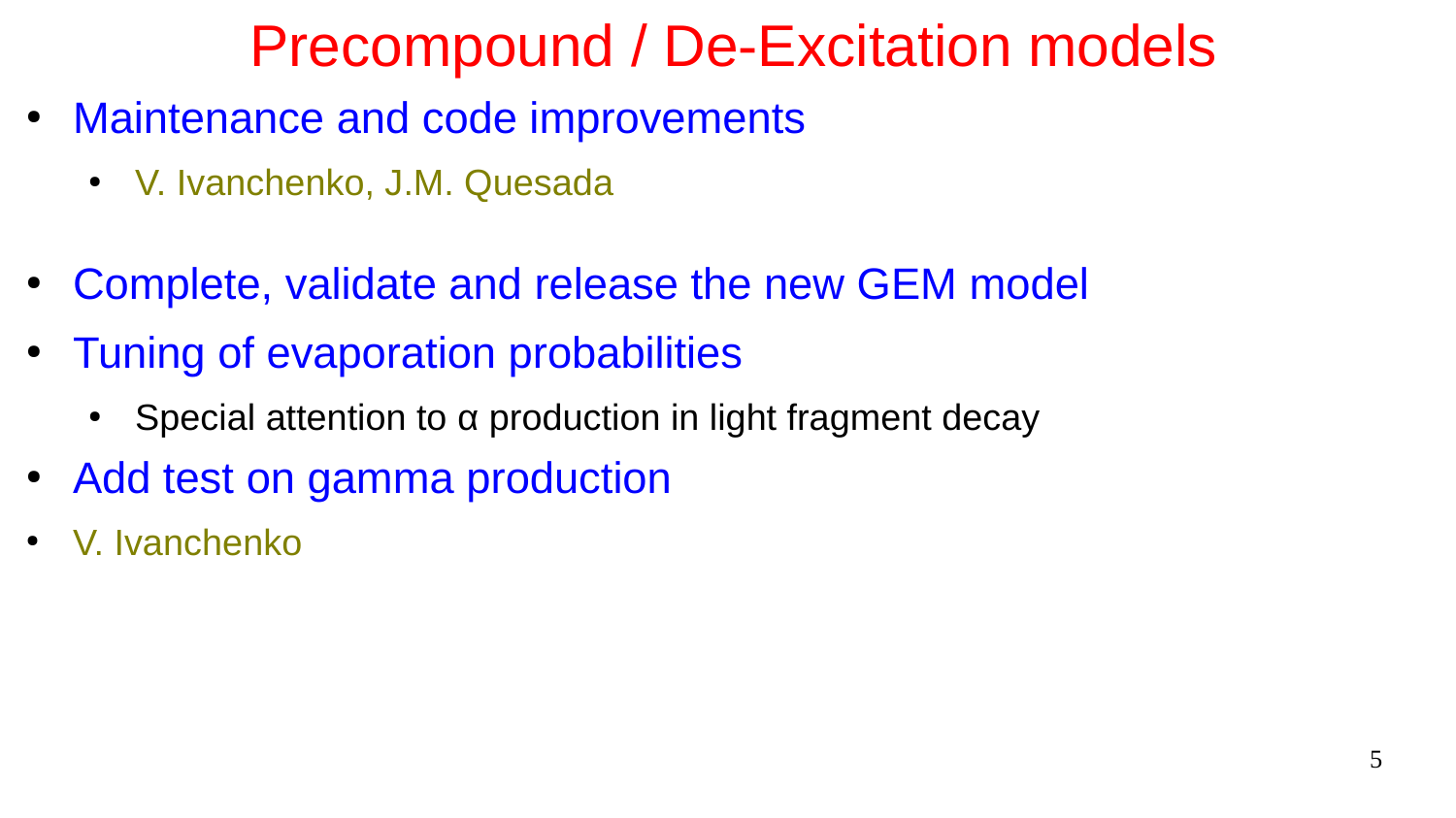#### Radioactive Decay model

- Maintenance and user support
	- Dennis Wright

- Maintenance of the database
- Add test in geant-val
- Add functionality of user spectrum definition for beta spectrum shape
- L. Desorgher
- **Beta-delayed particle emission**
- Superheavy elements
- L. Sarmiento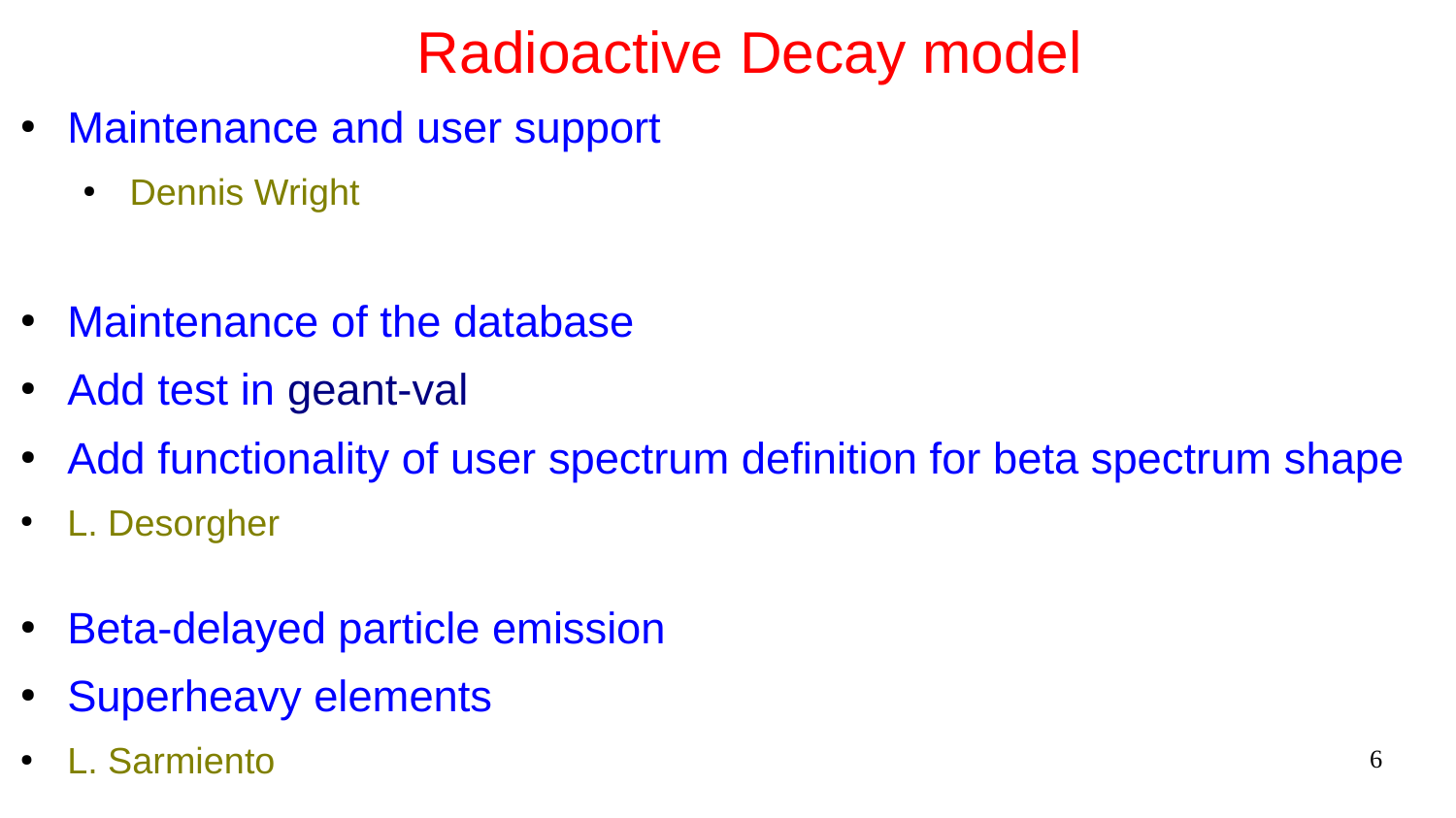#### ParticleHP model

- Validation & Maintenance of ParticleHP
	- E. Mendoza & D. Cano (CIEMAT), H. Kumawat (BARC), Dennis Wright (SLAC)
- Investigate the CPU performance degradation with G4NDL4.6
- Implement an option that forces ParticleHP to respect event-by-event conservations (energy-momentum, baryonic number, etc.)
- Extend ParticleHP model to higher energies
- Implement a more detailed physics for organic neutron detectors up to 100 - 200 MeV
- Insert in G4 the NuDEX code (to generate EM de-excitation cascades)
- E. Mendoza and D. Cano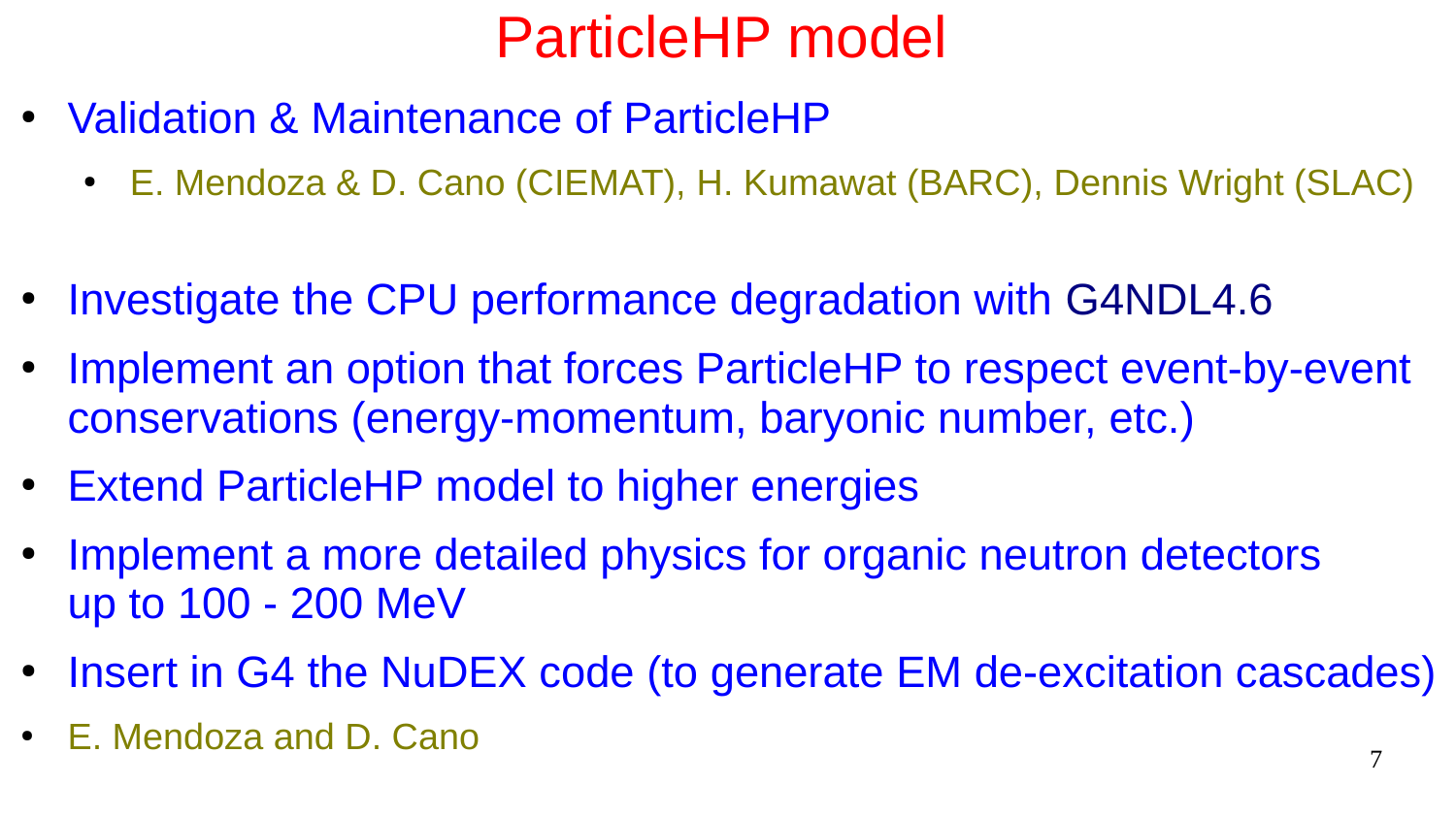# ParticleHP model (*cont.*)

- Document the ParticleHP database format
- Create a tool to automatically change the charged particle cross sections adding user experimental data
- P. Arce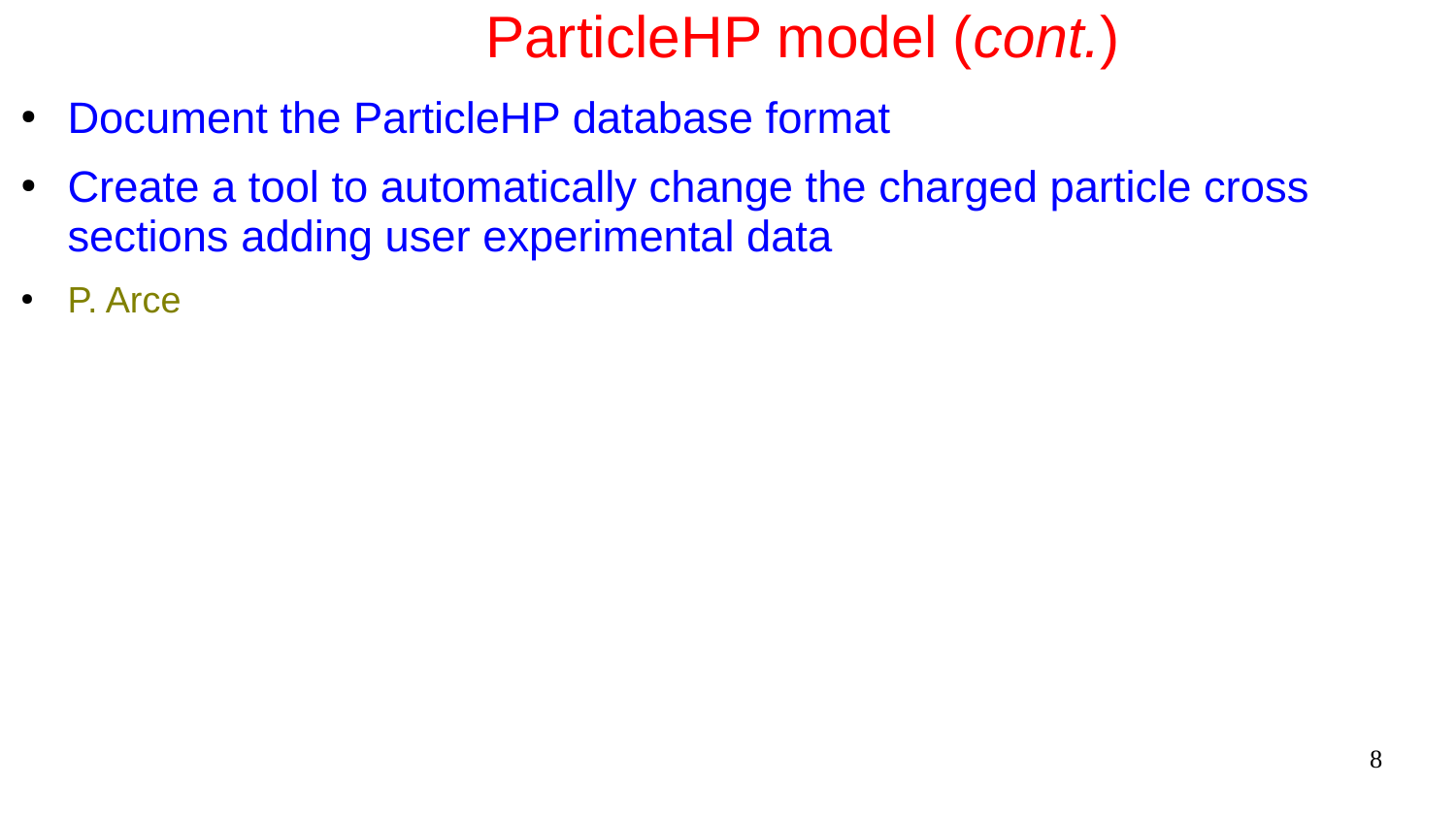### LEND model

- Update and release new version of LEND with new GIDI interface and updated data for December release
	- B. Beck, Douglas Wright
- Validation of LEND
	- J. Verbeke
- **Bug-fixing in LEND**
- Validation and improvement of gamma-nuclear models
	- Dennis Wright

# NCrystal model

- Add new inelastic scattering models
- Integration of the code in Geant4
- X. Cai & T. Kittelmann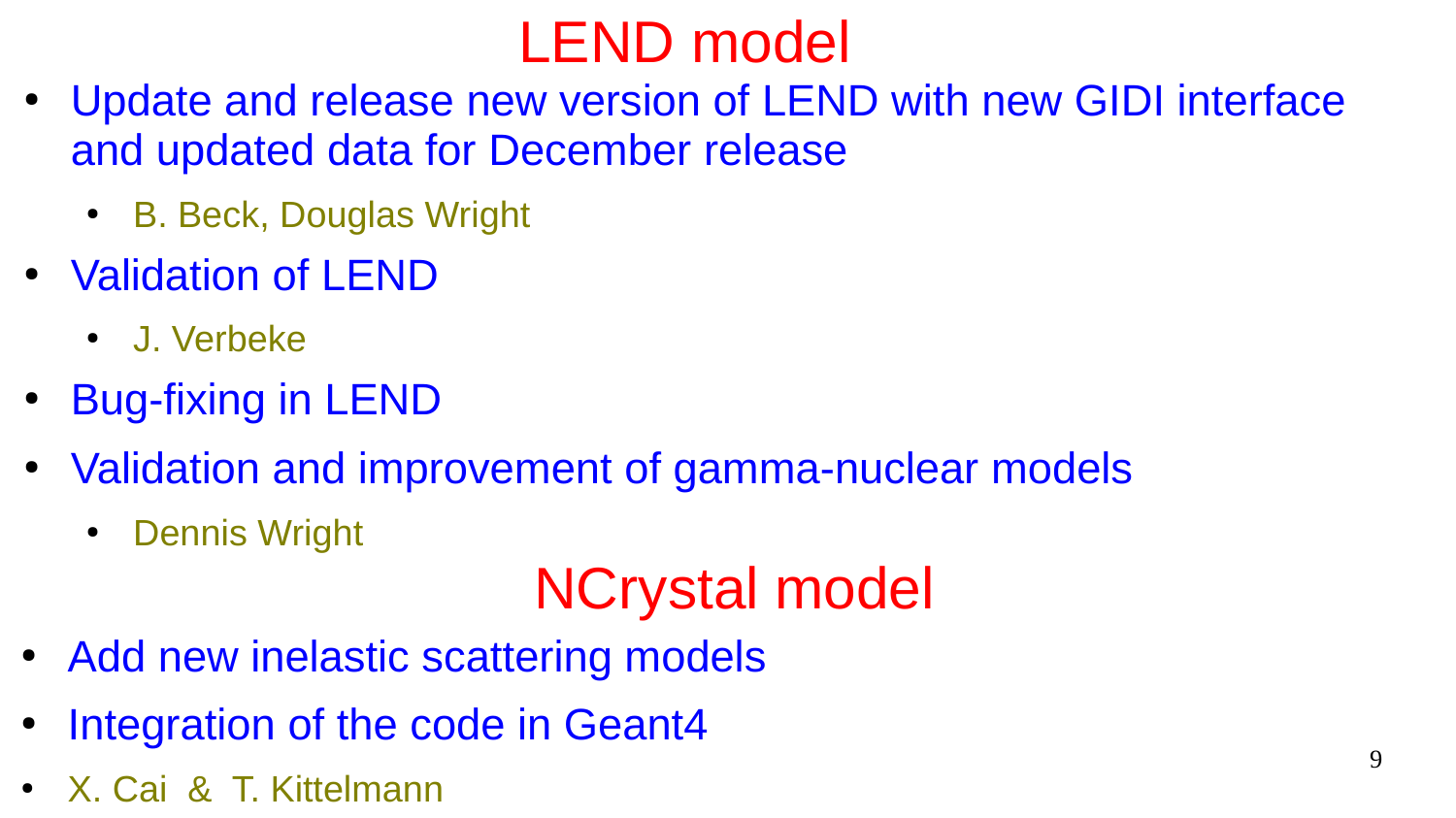#### Hadron Elastic models

- Extend hadron elastic for heavy hadrons (i.e. charmed and bottom mesons and baryons) and use it in physics lists
	- V. Grichine , V. Ivanchenko
- Improvement and validation of the diffuse elastic model
	- V. Grichine
- Interface for changing easily elastic models on top of any physics list
	- Maybe coupled with a similar interface for elastic cross sections
- Extend elastic scattering validation for antiproton and light anti-ions
- V. Ivanchenko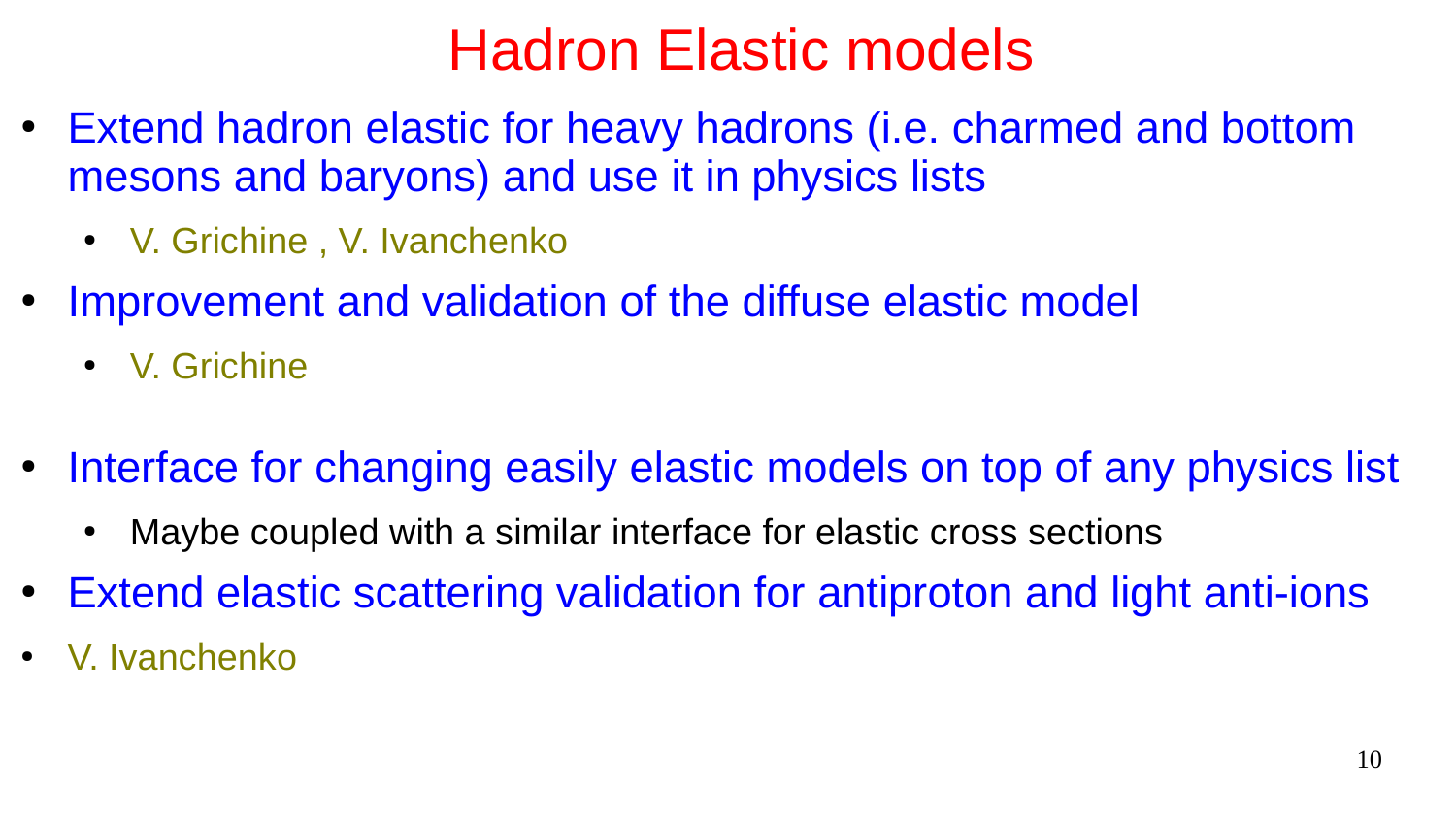# Other Hadronic models

- Development and validation of neutrino/lepton nuclear physics
	- V. Grichine
- Maintenance and investigation of possible extension of QMD model
	- T. Koi
- Muonic atom physics
	- K. Lynch
- Explore the possibility of using Deep Learning to emulate a lowenergy nuclear interaction model (BLOB) and to port it to GPU
	- C. Mancini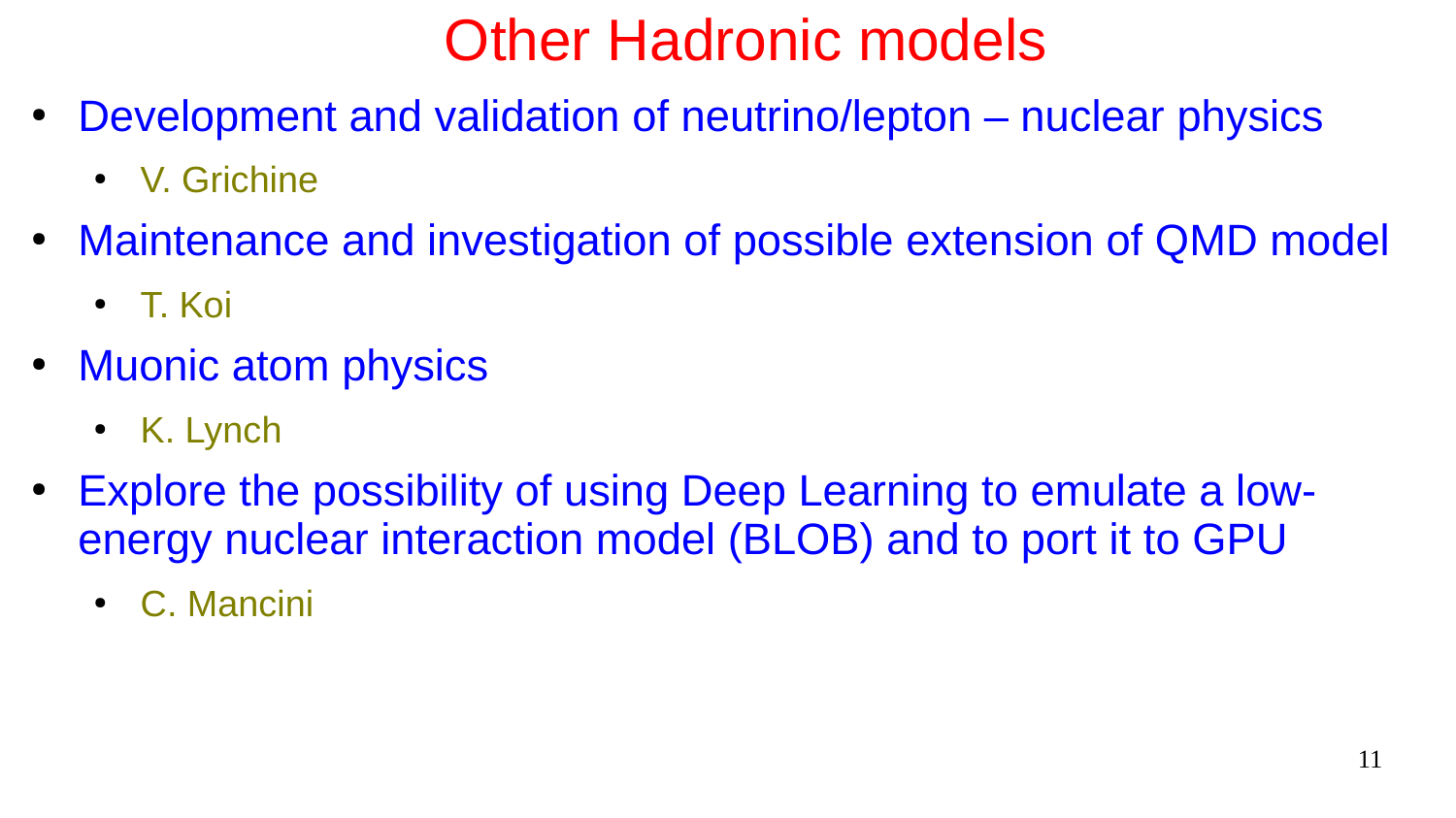# Hadronic Cross Sections

- Improvement of elementary (hadron-nucleon) cross sections
	- Make class fully static (to avoid instantiation of it many times in each thread)
	- Extend tests to pbar and gamma
- Verify and extend G4PARTICLEXS dataset
	- Evaluate data for light targets
	- Provide data for n, d, t, He3,  $\alpha$  on p, d, t, He3,  $\alpha$  needed for fusion
	- Add data for elastic scattering for proton and light ions
	- Add gamma cross sections
- Interface for changing easily cross sections on top of any physics list
	- Identify reliable alternatives to default hadronic cross sections
	- Allow user-defined cross section per element or per material
- V. Ivanchenko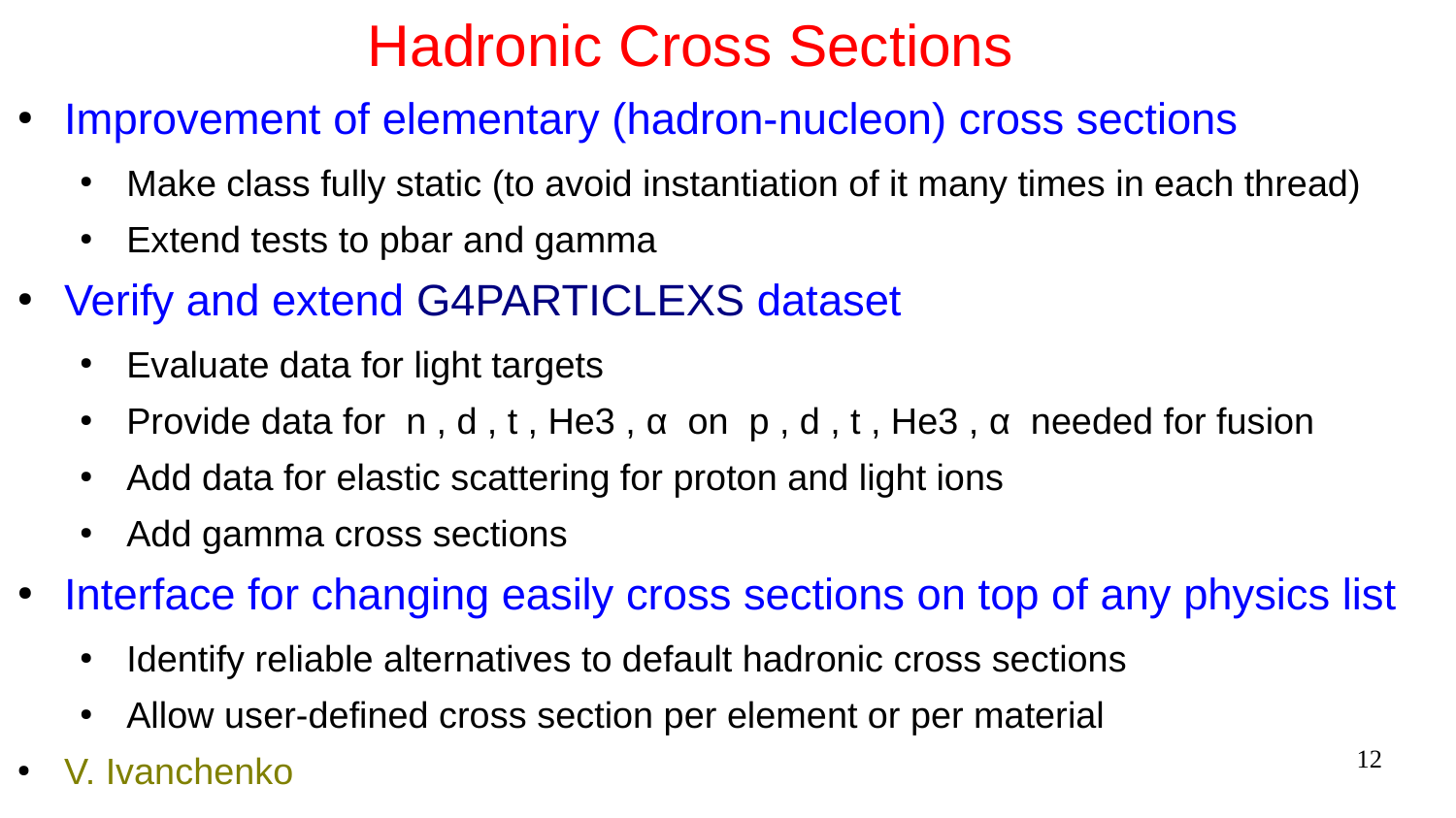# Hadronic Validation and Testing

- Interfacing of tests 19, 23, 47, 48, 75 in geant-val
- Hadronic validation with BNL and MIPS data, and with the new high-granularity CMS test-beam
- Monitoring and documentation of physics lists with the focus on Intensity Frontier (IF) experiments
- Studying the sensitivity of the MC predictions to the variations of various parameters, with the focus on models such as FTF , BERT , Preco and development of needed infrastructure
- Validation of interfaces of Geant4 hadronic models to be used by GENIE neutrino interaction code
- FNAL Team
	- S. Banerjee, K. Genser, R. Hatcher, S.Y. Jun, H. Wenzel, J. Yarba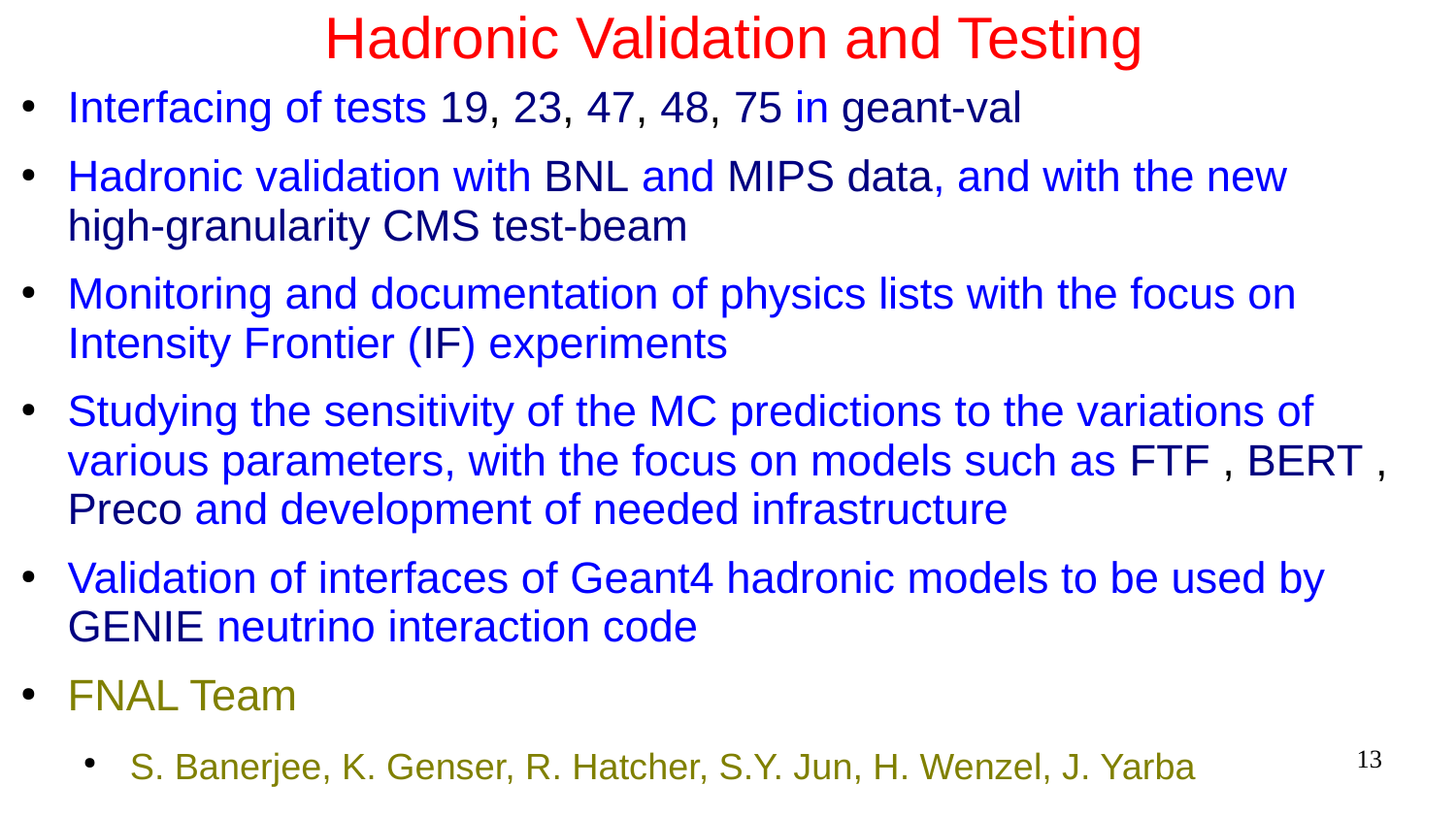#### Other Hadronic Validation activities

- Integration of the **n** TOF target test into the validation tool
	- M. Cortes Giraldo
- Refinement of **TARC** validation (test15)
	- A. Howard
- Validation through test-beams (e.g. CMS HGCAL test-beam)
	- A. Zaborowska